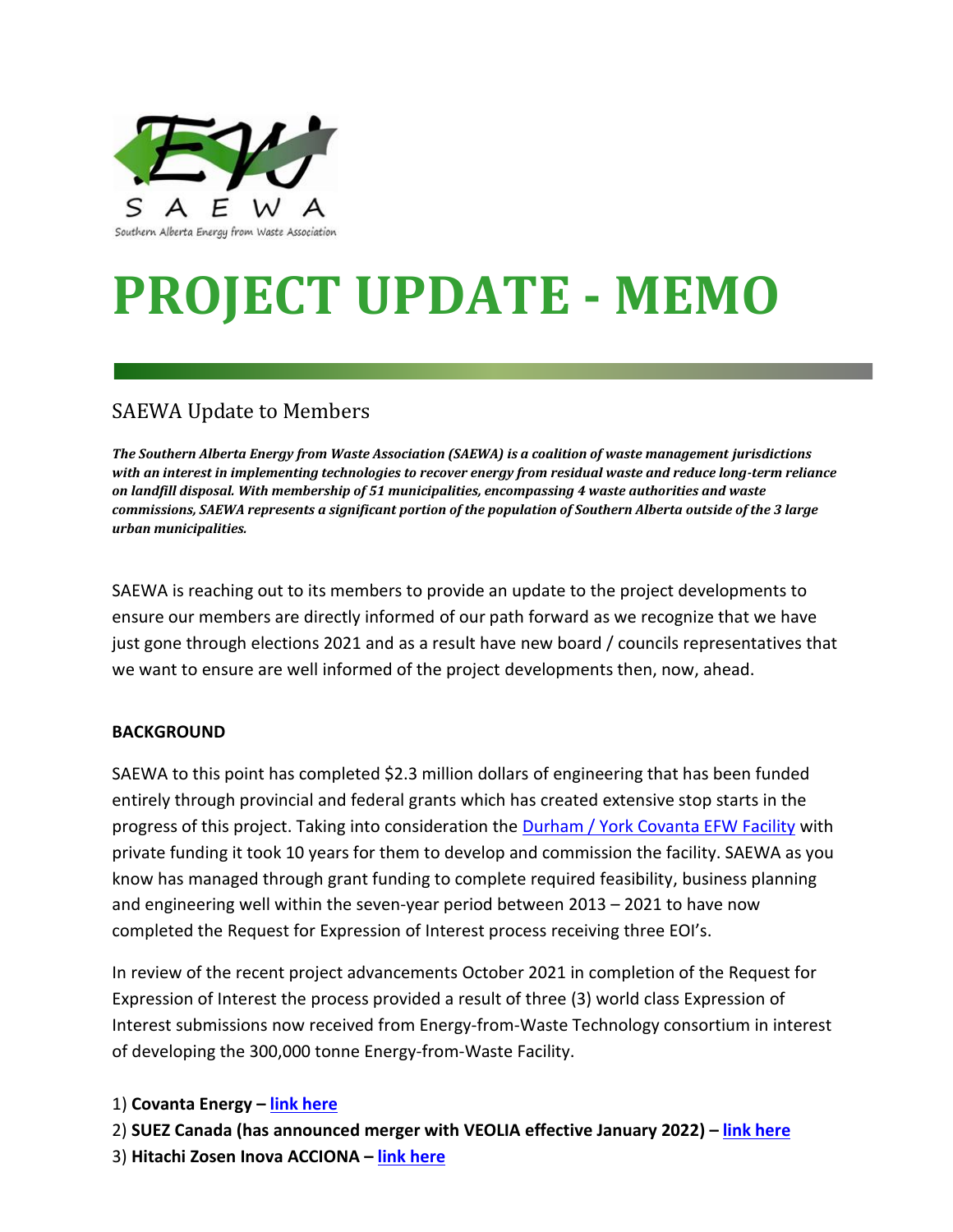#### **PROJECT TODAY**

The current status of the EOI review process is awaiting the funding outcome from the Alberta Community Partnership (ACP) Fund application which was submitted January 5, 2022. SAEWA plans to move the project forward through the ACP Fund based on the decision of the Board to move forward on the review at time of the funding notification.

The review of the three EOI submissions will involve organization of the Review Steering Committee, signing of NDA / NC Agreements, participation in a screening review workshop to be facilitated by HDR (lead engineering firm), as well a minimum 6-week review and scoring process to be undertaken in evaluation of the consortium submissions. This process will follow a confidential and extensive screening process along with the support of HDR where upon completion of the review the Steering Committee will present the Board with their recommendations as well a report including the documented evaluation process for further scrutiny and acceptance by the Board. SAEWA anticipates this process to begin April 2, 2022 and to be completed August 26, 2022.

#### **NEXT STEPS**

SAEWA next steps will involve administrative coordination in confirmation of waste volumes and transportation fees to ensure that the data produced through the Waste Analysis and Transportation Study are up to date. This will run in conjunction with the consortium interviews to be scheduled for Fall – Winter 2022.

SAEWA will then determine the requirement for establishing a Memorandum of Understanding for the commitment of waste volumes to move forward in procurement of the EFW Facility. We expect this process to be scheduled over 2023.

# **LOOKING BACK AT OUR PROGRESS – (2012 – 2022)**

2012 – SAEWA established as a non-profit Society

2013 – SAEWA received first form of funding as a non-profit through the Regional Collaboration Program Fund (RCP) in the amount of \$400,000 to fund the feasibility planning along with priority project engineering documents including:

- 1. Project Feasibility
- 2. Project Planning Document
- 3. Procurement Plan
- 4. Communication Plan